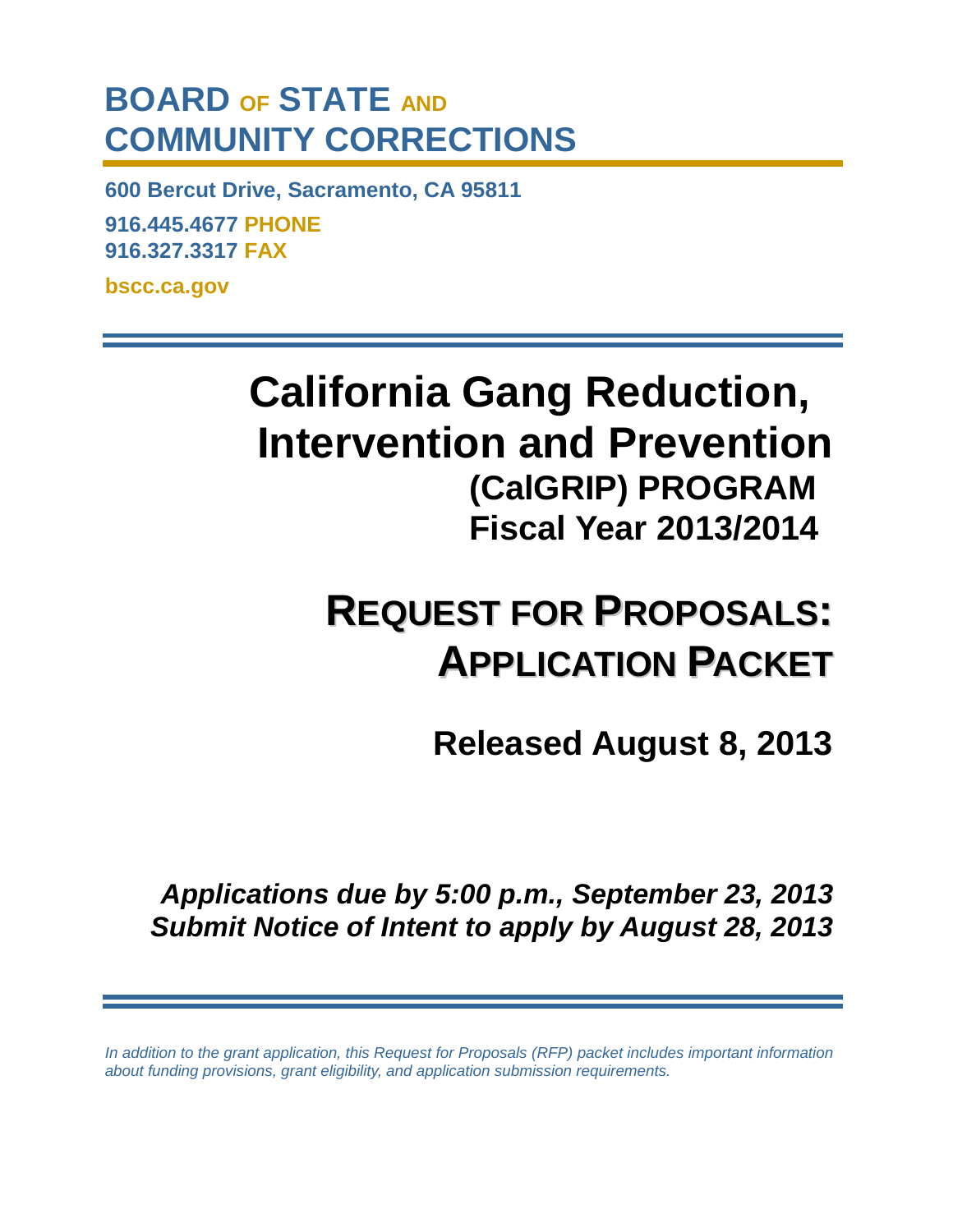# TABLE OF CONTENTS

| EVIDENCE-BASED PROGRAMS, PRACTICES, AND STRATEGIES (EBP)  3 |
|-------------------------------------------------------------|
|                                                             |
|                                                             |
|                                                             |
|                                                             |
|                                                             |
|                                                             |
|                                                             |
|                                                             |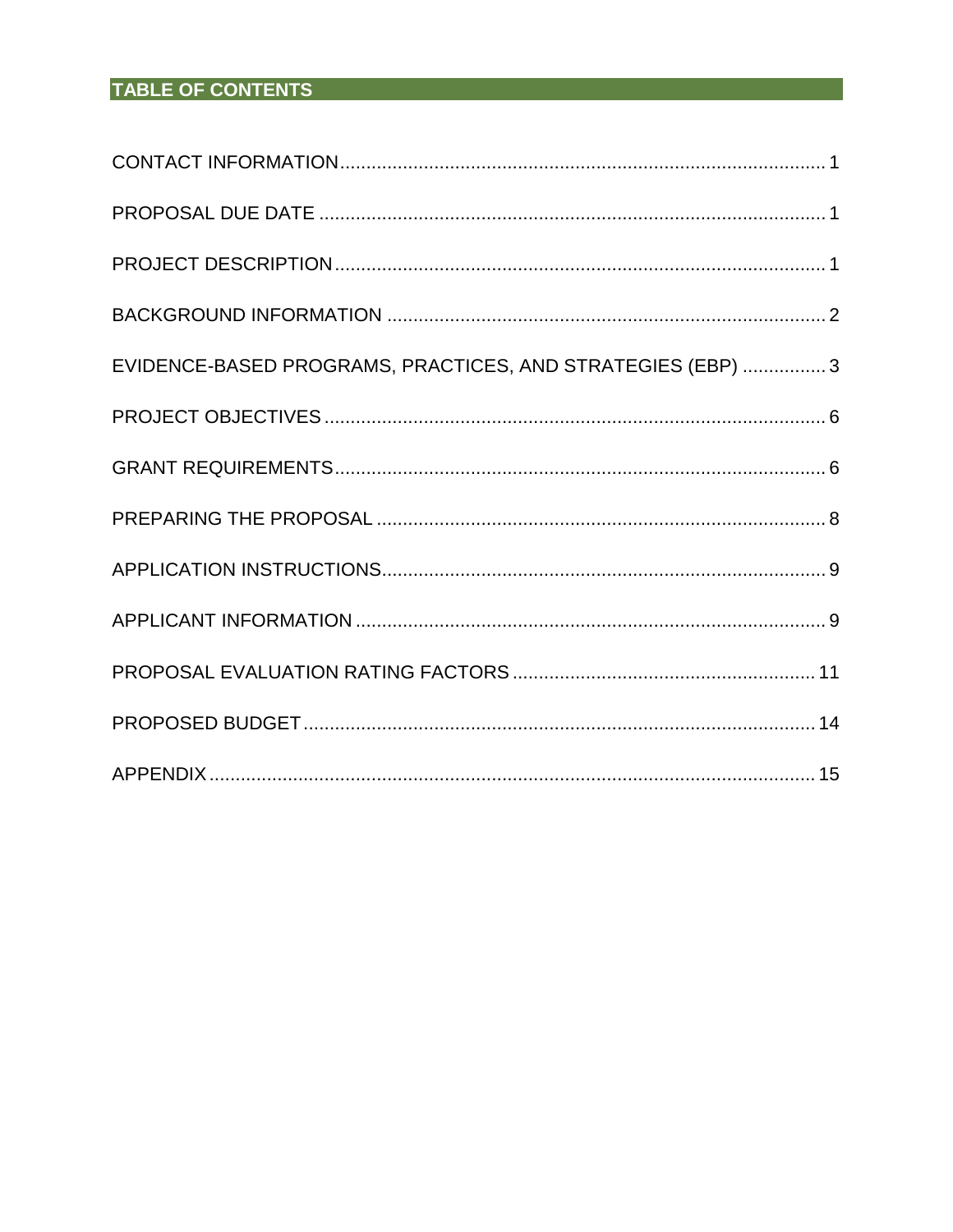#### <span id="page-2-0"></span>**CONTACT INFORMATION**

This Request for Proposals (RFP) provides the information necessary to prepare a proposal to the Board of State and Community Corrections (BSCC) grant funds for the California Gang Reduction, Intervention and Prevention (CalGRIP) Program.

The BSCC staff cannot assist the applicant with the actual preparation of the proposal. Any questions concerning the RFP, the proposal process, or programmatic issues must be submitted in writing, fax, or email to:

Leona LaRochelle, Program Analyst Corrections Planning and Programs Division Fax Number: (916) 327-3317 Email: [leona.larochelle@bscc.ca.gov](mailto:Oscar.Villegas@bscc.ca.gov)

# <span id="page-2-1"></span>**PROPOSAL DUE DATE**

One original, and seven copies of the proposal must be received **(not just postmarked)** by the BSCC's, Corrections Planning and Programs Division by **5:00 p.m., on Monday September 23, 2013, at:**

Board of State and Community Corrections Corrections Planning and Programs Division 600 Bercut Drive Sacramento, CA 95811 Attn: Leona LaRochelle, Program Analyst

#### **Proposals received after 5:00 p.m. on the due date will be deemed ineligible.**

#### <span id="page-2-2"></span>**PROJECT DESCRIPTION**

The CalGRIP Program provides grants to cities using a local collaborative effort to reduce gang activity through the use of evidence-based prevention, intervention, and suppression activities. (*See page 3 for additional information regarding the use of evidence-based programs, practices, and strategies.)*

The State Budget Act authorizes the funding for the CalGRIP Program. For fiscal year (FY) 2013/2014, the CalGRIP Program appropriation is \$9,215,000 in State Restitution funds. Of that amount, \$1 million is allocated to the City of Los Angeles through a noncompetitive Request for Application process, and the remaining \$8,215,000 is available to California cities through a competitive RFP process. At least two grants shall be awarded to cities with populations of 200,000 or less.

As part of the competitive RFP process the Board of State and Community Corrections shall give preference to applicants that incorporate a regional approach to anti-gang activities. Each city that receives a grant shall collaborate and coordinate with area jurisdictions and agencies, including the existing county juvenile justice coordination council, with the goal of reducing gang activity in the city and adjacent areas.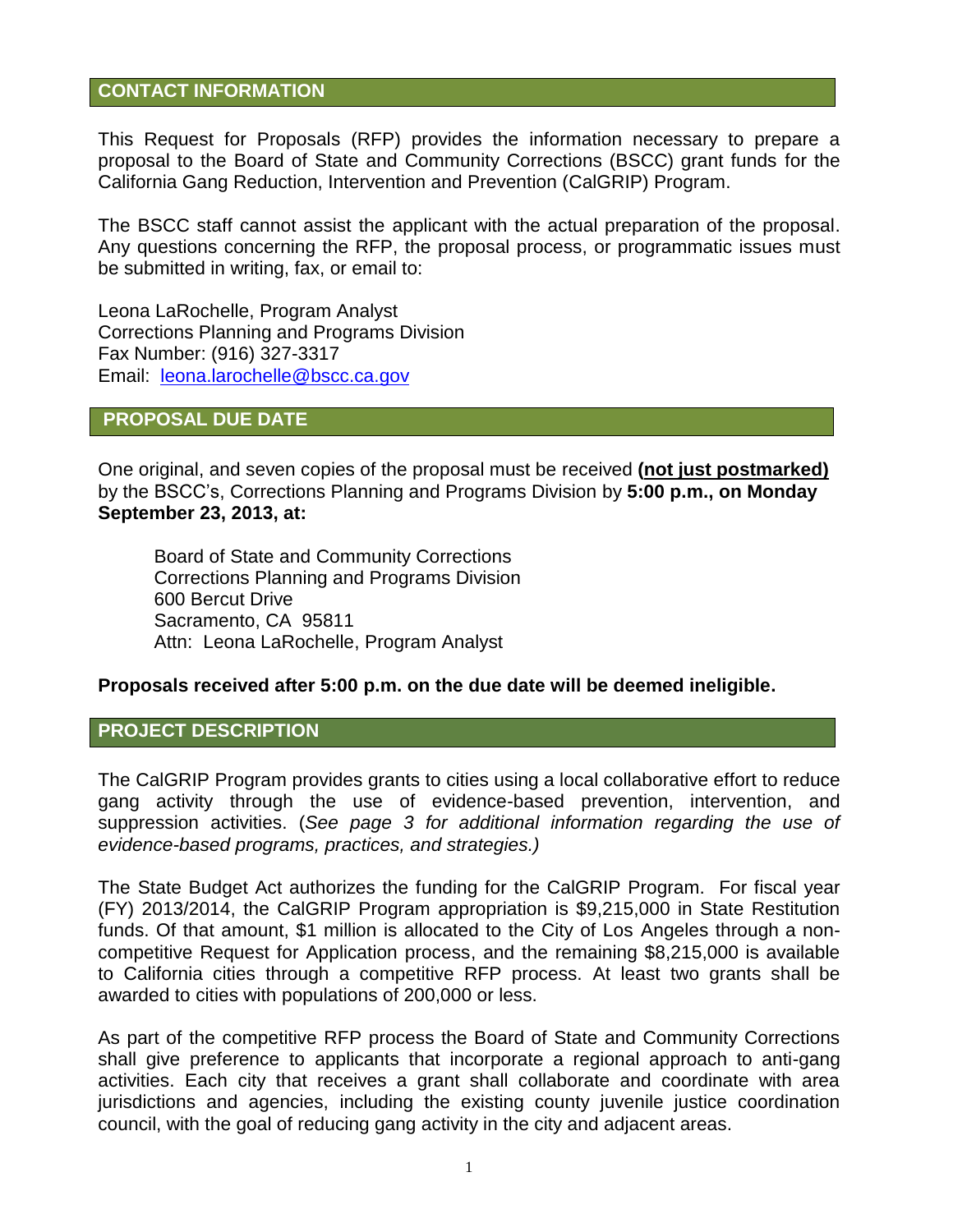Each applicant shall use a coordinating and advisory council to prioritize the use of funds. Council membership shall include city officials, local law enforcement, including the county Sheriff, Chief Probation Officer, and District Attorney, local educational agencies, including school districts and the county office of education, and community-based, organizations. Faith-based organization may also be utilized.

Each city that receives the CalGRIP grant funds shall distribute at least 20 percent of the grant funds it receives to one or more community-based organization pursuant to the city's application. An Operational Agreement (OA) is required for each participating agency in the CalGRIP grant program (a*ppendix A*).

# **FUNDING**

There is a total of \$8,215,000 in State Restitution funds for the CalGRIP Program, FY 2013/2014 competitive process. The grant period will begin on January 1, 2014, and end on December 31, 2015. The maximum allowable grant amount per the 2013 Budget Act (AB 110; Chapter 20, Statutes of 2013), is up to \$500,000.

Note: Applicants that received funding in January 2013 (with a grant period of January 1, 2013, through December 31, 2014) may apply for these funds. However, these applicants are **required** to complete and submit the "Concurrent Funding" form (*see appendix B*). This form is intended to show clear distinctions between existing funds and the use of any new funding. Applicants should only request the amount of funds needed to support the proposal and not base their request on the maximum allowable grant amount.

# Match Requirement:

Funding for the FY 2013/2014 CalGRIP Program requires a dollar-for-dollar (100 percent) match (cash or in-kind) of the funds awarded to the recipient. The applicant will be required to meet the proportionate match as grant funds are used.

# <span id="page-3-0"></span>**BACKGROUND INFORMATION**

On May 25, 2007, Governor Arnold Schwarzenegger announced the creation of the CalGRIP initiative for the purpose of providing a comprehensive approach to addressing gang violence in California. The initiative provided funding for anti-gang grants to different state departments, including job training, education and intervention projects through the California Emergency Management Agency (CalEMA) and the Employment Development Department (EDD); an agreement with the Corrections Standards Authority (CSA) to spend \$1.1 million on anti-gang projects; and provided \$7 million to enable the California Highway Patrol (CHP) to help local jurisdictions suffering from gang violence.

On July 1, 2012, the BSCC assumed the responsibility of administering the CalGRIP grant program previously administered by the CalEMA. Also effective July 1, 2012, the BSCC became the lead state entity on adult and juvenile criminal justice policy and will be responsible for prioritizing state and federal funds, guiding local policy and programming, and providing technical assistance to local justice system stakeholders in their criminal justice realignment efforts.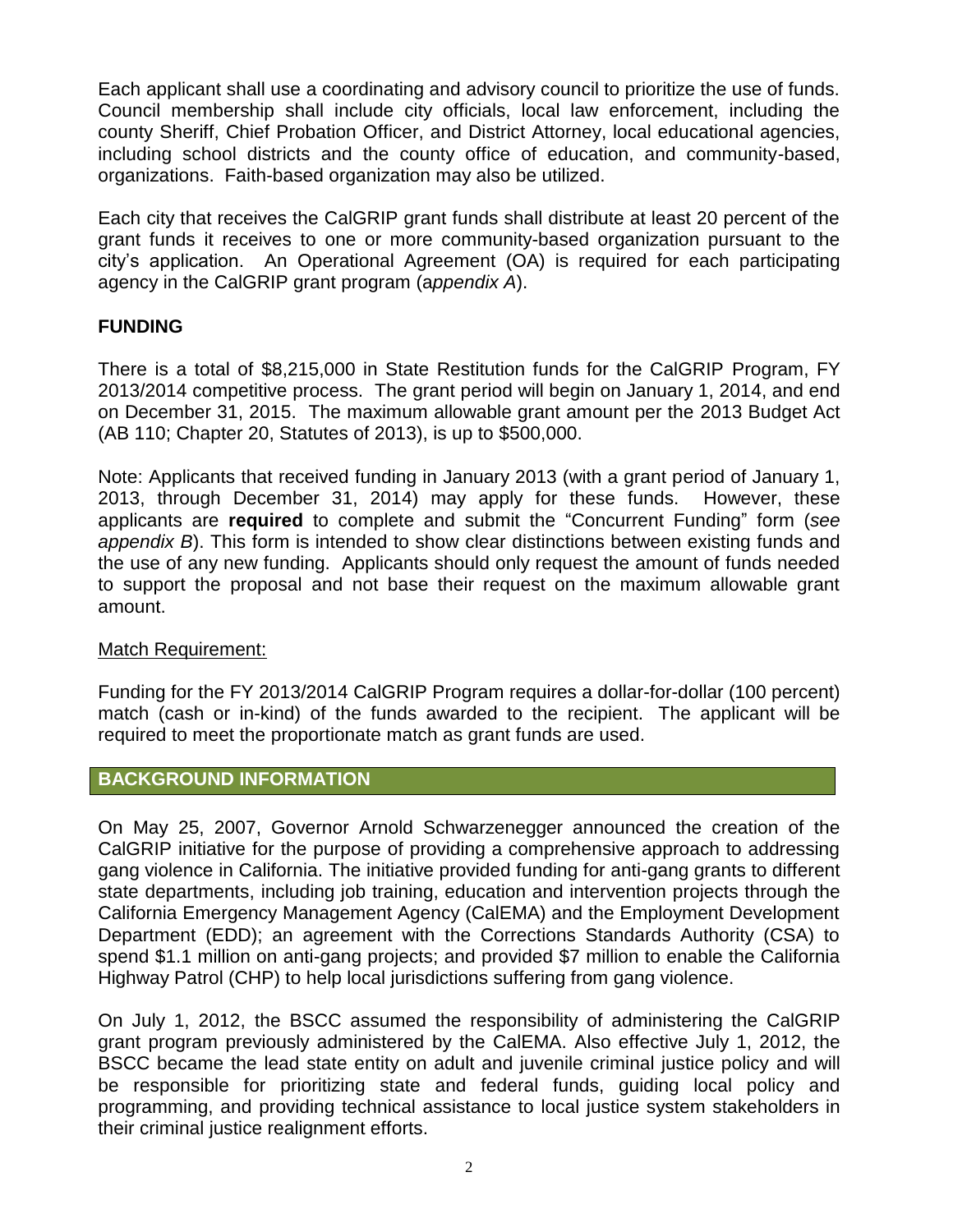#### <span id="page-4-0"></span>**EVIDENCE-BASED PROGRAMS, PRACTICES, AND STRATEGIES (EBP)**

Evidence-based programs, practices, and strategies (EBP) represent a significant shift throughout the criminal justice field that places an emphasis on achieving measurable outcomes and making sure that the services that are provided and the resources that are used are actually effective. The BSCC is committed to supporting this focused shift in resources in support of better outcomes for the entire criminal justice system and for those involved in the system. There are numerous definitions of evidence-based practices, but for the purpose of this RFP, the following brief descriptions of evidencebased programs, practices, and strategies have been provided:

#### Evidence-Based Practice:

The term "evidence-based practice" refers to a program or strategy that has been evaluated through rigorous scientific study using experimental or quasi-experimental methods. There are two categories of evidence-based practices: brand name programs and strategies. <sup>1</sup> Evidence-based practices and principles are elements, which answer the questions to who, what and how, to increase effectiveness across a variety of programs. *Example:* youth development practices refer to who will be served, what program will be delivered, how programs are carried out.

#### Evidence-Based Program:

 $\overline{\phantom{a}}$ 

Evidence-based programs have been found to be effective based on the results of rigorous evaluations. A rigorous evaluation typically involves either an experimental design (i.e. as in a randomized controlled trial) or a quasi-experimental design. In an *experimental design,* people are randomly assigned to either the treatment group, which participates in the program, or the control group, which does not. After the program is completed, the outcomes of these two groups are compared. This type of research design helps ensure that any observed differences in outcomes between the two groups are the result of the program and not other factors.

*Brand Name Programs* are those developed by a single investigator or team over a number of years, proven effective through scientific study and careful replication. The advantages of using a brand name proven program include detailed training and implementation protocols available from the developer. These programs are specific and highly individualized, and come with a model to follow during implementation. *Examples:* Nurse Family Partnership, Functional Family Therapy, Life Skills Training, Project Toward No Drug Abuse, Big Brother/Big Sisters, Olweus Anti-Bullying Program. However; brand name programs are not tailored to individual settings, and altering programs can compromise effectiveness<sup>2</sup>.

<sup>1</sup> Peter Greenwood, Ph.D. 'Preventing and Reducing Youth Crime and Violence: Using Evidence-Based Practices,' Jan 2010

<sup>2</sup> Peter Greenwood, Ph.D. 'Preventing and Reducing Youth Crime and Violence: Using Evidence-Based Practices,' Jan 2010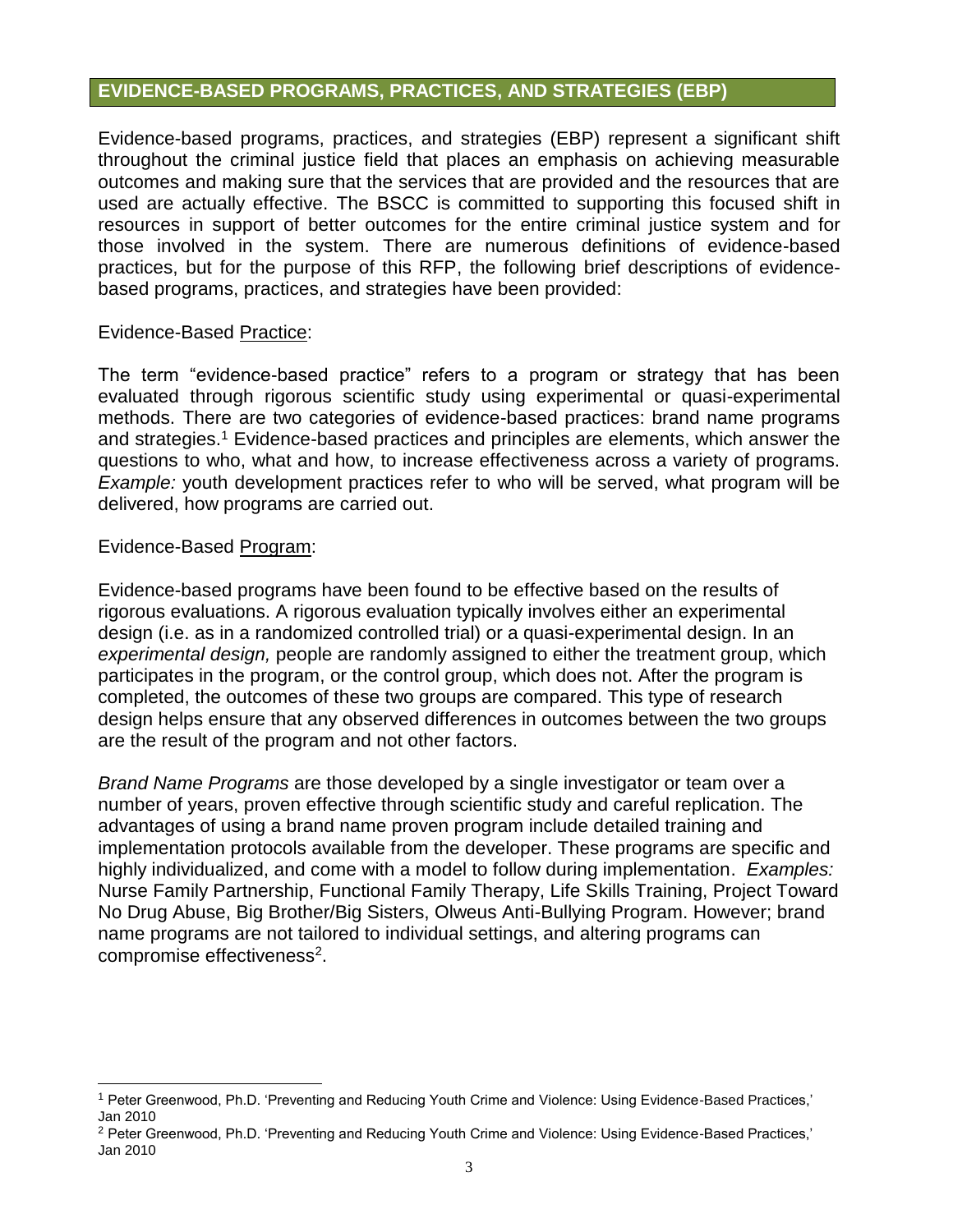# Evidence-Based Strategy:

Evidence-based strategies are general approaches to reducing crime and violence, such as, counseling or deterrence. When evaluating a strategy, investigators combine evaluations encompassing a general content area and measure the average size of an approach's effect on recidivism or other outcomes. An effective strategy offers the advantage of flexibility, namely the opportunity to build on an existing approach or to adapt to a particular setting or need. Examples of strategies that have been found to reduce recidivism, substance use, and antisocial behavior: High School Graduation; Cognitive Behavioral Therapy, Behavioral Programs; Case Management; Social Skills Training; Family Crisis Counseling, Job-Related Interventions<sup>3</sup>.

Successful implementation of EBP also involves a "system change approach" which entails improving the coordination of the interrelated parts of the justice delivery system as a whole so that tasks, functions and sub-units work effectively together and not at cross-purposes.

# Evidence-Based Program Requirement:

Applicants are required to provide programs, practices, and strategies that have a demonstrated evidence-base and are appropriate for the target population. Applicants must identify the evidence-based program, practice, or strategy being proposed for implementation; identify and discuss the evidence that shows that it is effective; discuss the population(s) for which this resource has been shown to be effective; and show that it is appropriate for the proposed target population. It is the applicant's responsibility to demonstrate in the grant proposal that the proven strategies selected are supported by evidence. This documentation can be in the form of research or literature citation, or reference to an evidence-based assessment made by one of the organizations that reviews current research.

# **Additional Evidenced-Based Resources:**

The websites provided below may be useful to applicants in the proposal development process. This is not an exhaustive list; it is offered only as a starting point for applicants to use in researching evidence-based programs, practices, and strategies.

Board of State and Community Corrections <http://www.bscc.ca.gov/board/evidence-based-practices>

Gang and Youth Violence Policy - Dr. Peter Greenwood [http://www.CalGRIP.ca.gov](http://www.calgrip.ca.gov/)

Office of Justice Programs [http://www.CrimeSolutions.gov](http://www.crimesolutions.gov/)

 $\overline{\phantom{a}}$ 

Blueprints for Violence Prevention <http://www.colorado.edu/cspv/blueprints/index.html>

<sup>3</sup> <http://www.calgrip.ca.gov/applications/ebp/?navid=168>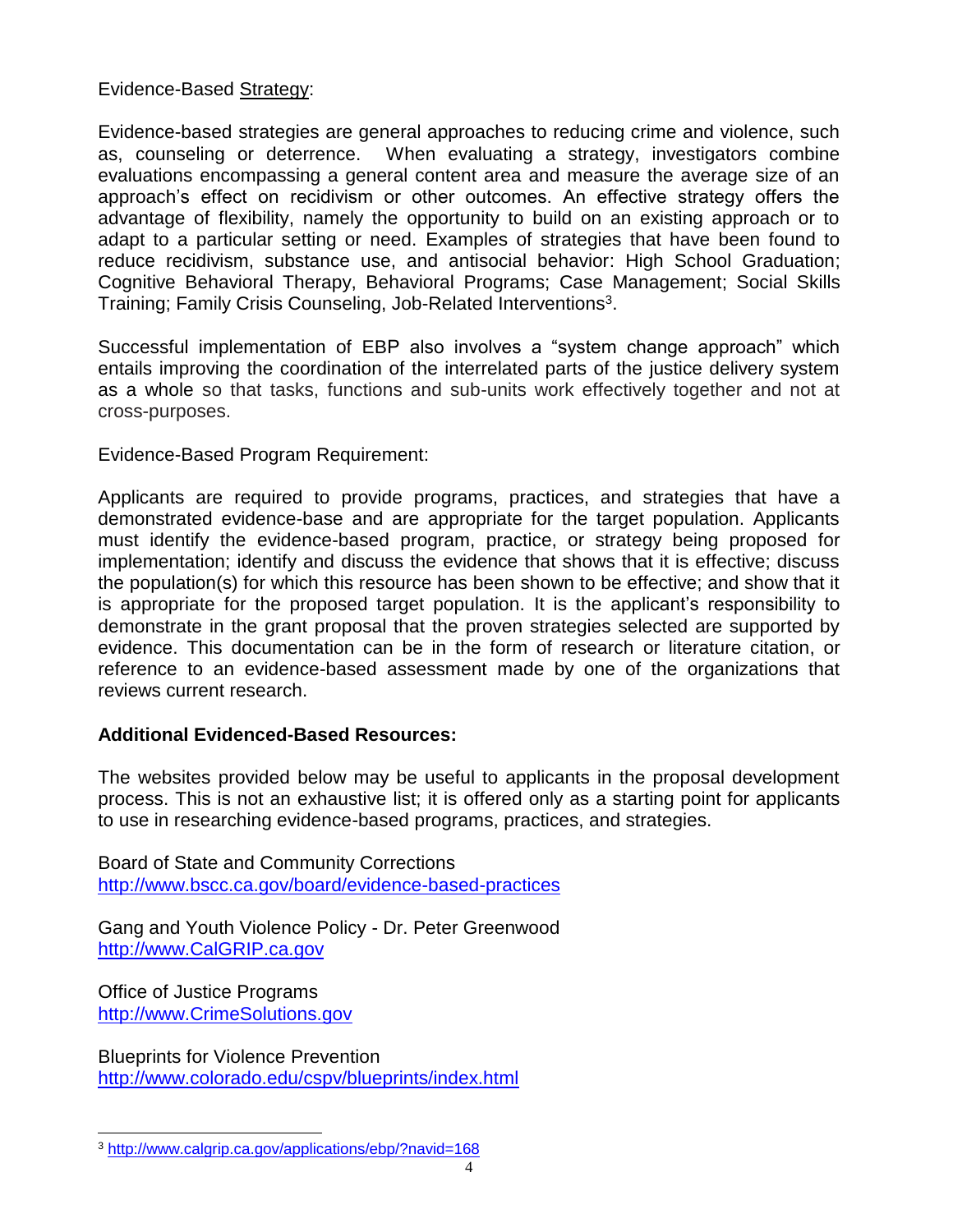Substance Abuse and Mental Health Services Administration (SAMHSA) National Registry of Evidence‐Based Programs and Practices [http://www.nrepp.samhsa.gov](http://www.nrepp.samhsa.gov/)

Washington State Institute for Public Policy <http://www.wsipp.wa.gov/>

Find Youth Information <http://www.findyouthinfo.gov/>

Promising Practices Network <http://www.promisingpractices.net/>

Relapse Prevention Approaches to Substance Abuse <http://radar.boisestate.edu/pdfs/TAP8.pdf>

National Reentry Resource Center <http://nationalreentryresourcecenter.org/>

National Institute of Corrections <http://nicic.gov/Library/>

California Institute of Mental Health <http://www.cimh.org/Initiatives/Evidence-Based-Practice/Implementation-Projects.aspx>

Coalition for Evidence-Based Policy <http://coalition4evidence.org/>

Helping America's Youth <http://guide.helpingamericasyouth.gov/programtool.cfm>

National Criminal Justice Association <http://www.ncja.org/>

Office of Juvenile Justice and Delinquency Prevention Model Program Guide <http://www.ojjdp.gov/mpg/>

Peabody Research Institute, Vanderbilt University, Director Mark Lipsey <http://peabody.vanderbilt.edu/research/pri/publications.php>

University of Cincinnati, Effective Programs/Curricula Recommendations <http://www.bscc.ca.gov/board/evidence-based-practices>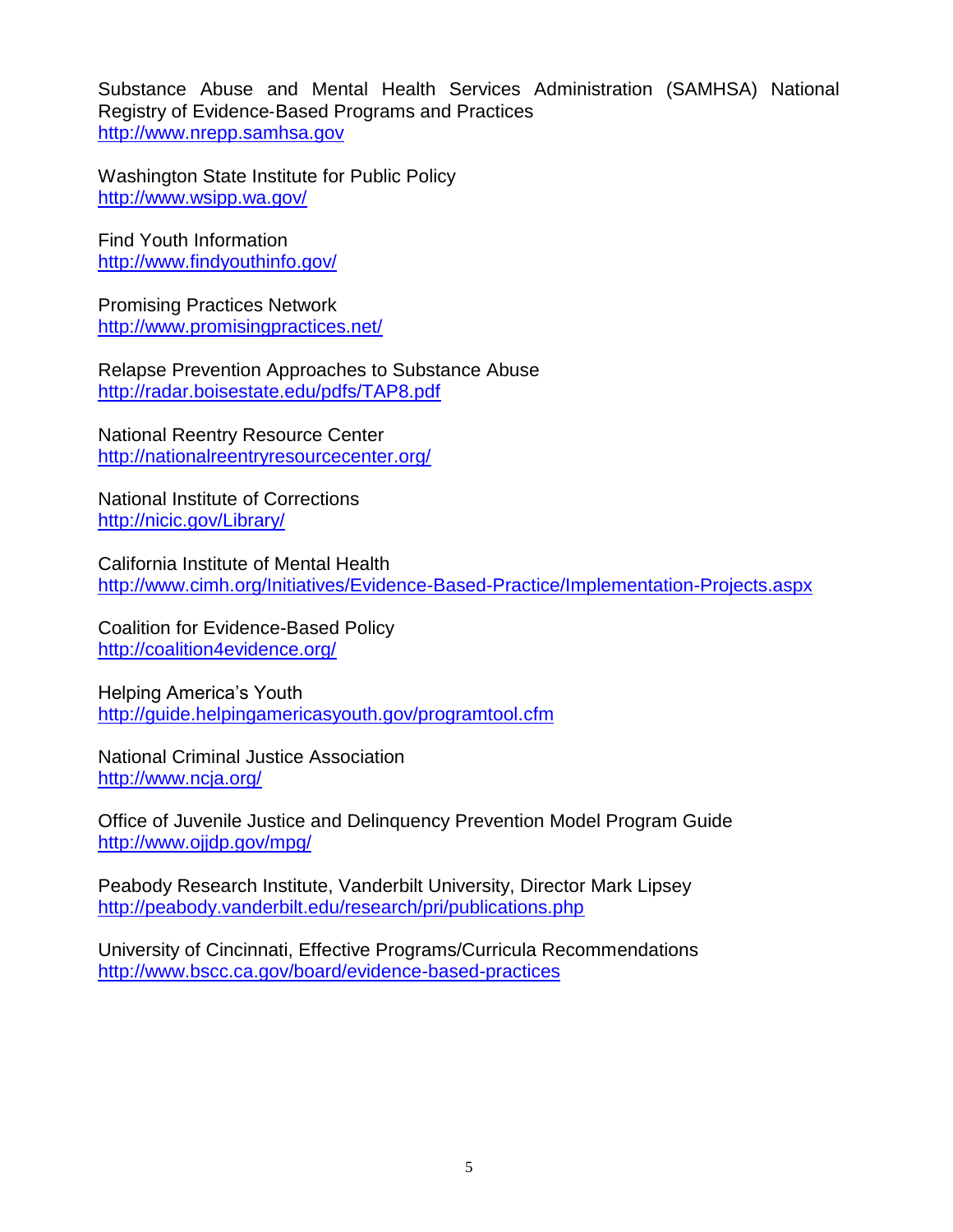#### <span id="page-7-0"></span>**PROJECT OBJECTIVES**

The purpose of the CalGRIP Program is to provide grants to California cities for gang prevention, intervention, and suppression activities. Applicants are encouraged to develop project activities designed to meet the unique needs of the specific area(s) and population(s) targeted. Projects may include a range of programs, services, and activities designed to reduce gang activity. All project goals and measurable objectives must be quantifiable in terms of measurable outcomes. Projects selected for funding will be required to define the variables that will be evaluated and outcomes that will be measured; participation criteria; report on the number of individuals receiving services; and how the services impacted those individuals or the target area(s). The Project Evaluation and Outcome component will be weighed heavier this year; please refer to the proposal evaluation rating factors section for further information.

#### Regional Approach:

Applicants will be scored on how appropriately they demonstrate their plan to incorporate a self-defined 'regional approach' in their particular area to anti-gang violence and activities. For the purpose of this RFP, regional approach is defined as one that incorporates multiple jurisdictions and/or multiple agencies or organizations that embrace the goal of reducing gang activity in the city and adjacent affected areas in the implementation of the project plan.

#### Coordinating and Advisory Council

Each Applicant city must establish a Coordinating and Advisory Council to prioritize the use of the funds. A list of the members of this coordinating and/or advisory council and their contact information **must** accompany the proposal.

The Coordinating and Advisory Council can be a new or an existing group, but a minimum must include:

- City officials
- Local law enforcement, including the Chief of Police, County Sheriff, and the Chief Probation Officer
- District Attorney
- Local educational agencies, school districts and the county Office of Education
- Community-Based Organizations (CBO)
- Faith-Based Organizations may also be utilized

# <span id="page-7-1"></span> **GRANT REQUIREMENTS**

# **ELIGIBLE APPLICANTS and NUMBER OF PROJECTS**

Only California cities are eligible to apply. A city may not submit more than one proposal to BSCC for CalGRIP FY 2013/2014 funding. The proposed project can be a new and distinct project, or it can augment an existing project. Applicants with an existing project, in which funds were awarded on January 1, 2013, with the grant period ending on December 31, 2014, may apply for concurrent year funding, but must also fill out the Concurrent Funding form *(see Appendix B*) showing distinctions in the funding for each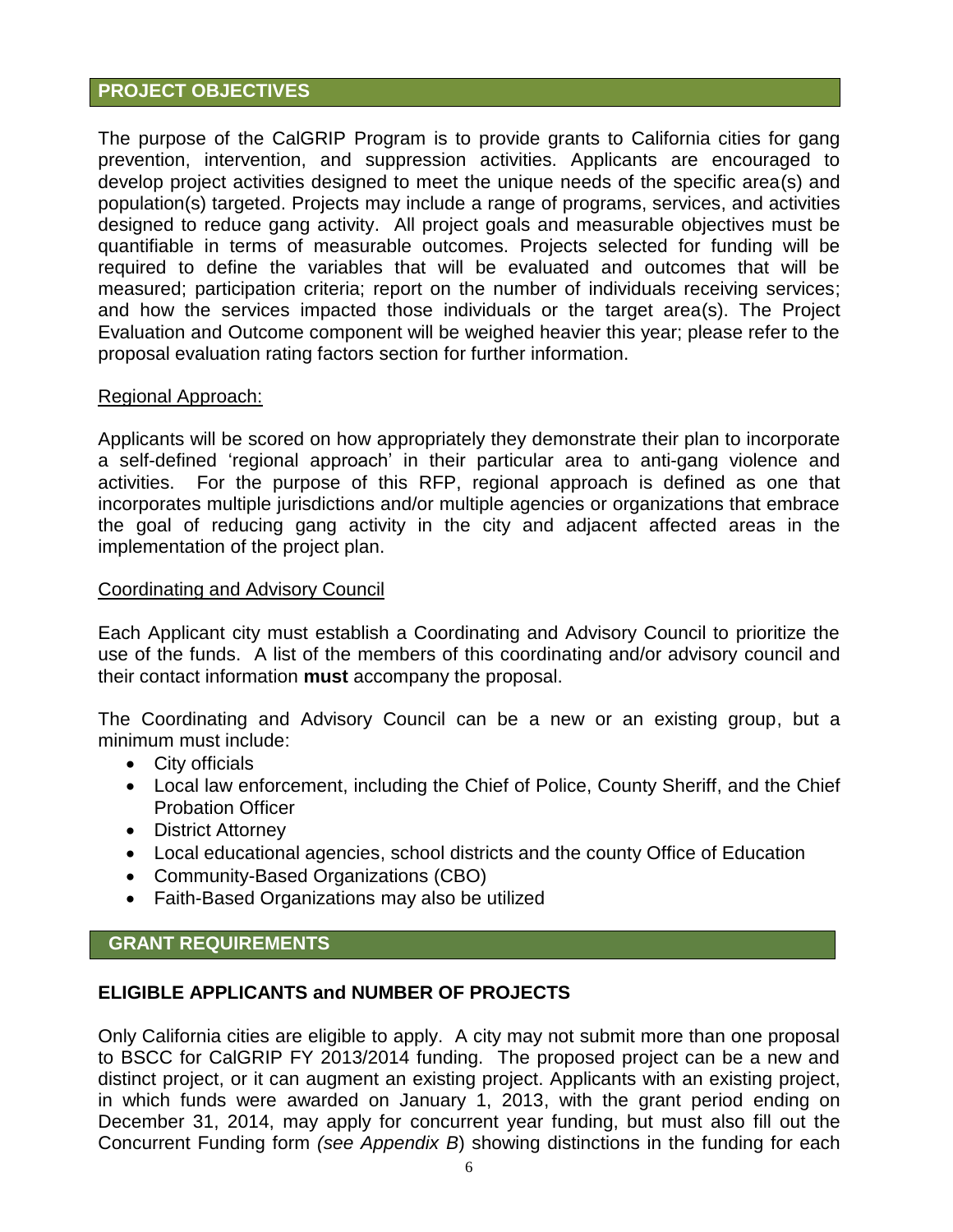grant period. The new grant funds must show an enhancement to the existing project or new project components. Community-Based Organizations (CBO) or Faith-Based Organizations cannot apply. However, the State budget requires cities to distribute at least 20 percent of the grant funds received to one or more CBOs; and faith-based organizations may be used.

The City of Los Angeles is **not** eligible to submit a proposal in response to this RFP. Los Angeles will be allocated funds separately under the CalGRIP Program.

Operational Agreements (OA) or Memorandum of Understanding (MOU): As part of the necessary collaboration that must occur for the CalGRIP Project to be successful, applicants must engage a wide range of stakeholders. OAs or MOUs should include: (1) a description of the agencies commitment to demonstrate a formal system of networking and coordination with other agencies and the applicant; (2) available project staff's names; (3) original signatures, titles, and the agency name for both parties; (4) effective grant performance period dates; and (5) the amount of state funds designated to the agencies. Signatures may be obtained after the proposal due date. A Sample OA form can be found in the Appendix A.

# **ELIGIBLE GRANT EXPENDITURES**

Grant funds can be used to supplement existing funds dedicated to the project but may not replace (supplant) funds that have been appropriated for the same purpose. For information on eligible and ineligible costs refer to BSCC Grant Administration and Audit Guide, dated July 2012 [http://www.bscc.ca.gov/resources.](http://www.bscc.ca.gov/resources)

# **REPORTING REQUIREMENTS**

Quarterly Data Collection/Progress Reports: Grantees must have the ability to collect the specified output and outcome data and report it to the BSCC on quarterly progress reports during the term of the grant performance period. The report form and instructions will be available to grantees on the BSCC's website. Progress Reports will be due no later than 45 days following the end of each quarter.

Quarterly Invoices: Disbursement of grant funds occurs on a reimbursement basis for costs incurred during a reporting period. The State Controller's Office will issue the warrant (check) to the individual designated on the application form as the Financial Officer for the grant. Grantees must submit invoices online to the BSCC on a quarterly basis, no later than 45 days following the end of each quarter. Grantees must maintain adequate supporting documentation for all costs claimed on invoices. BSCC reserves the right to require a financial audit any time between the execution of the grant agreement and 60 days after the end of the grant period.

# **LOCAL EVALUATION**

All grantees are required to submit a Local Evaluation Plan to the BSCC by April 30, 2014, and a final Local Evaluation by February 15, 2016. The Local Evaluation Plan can be submitted in either a narrative or bulleted format.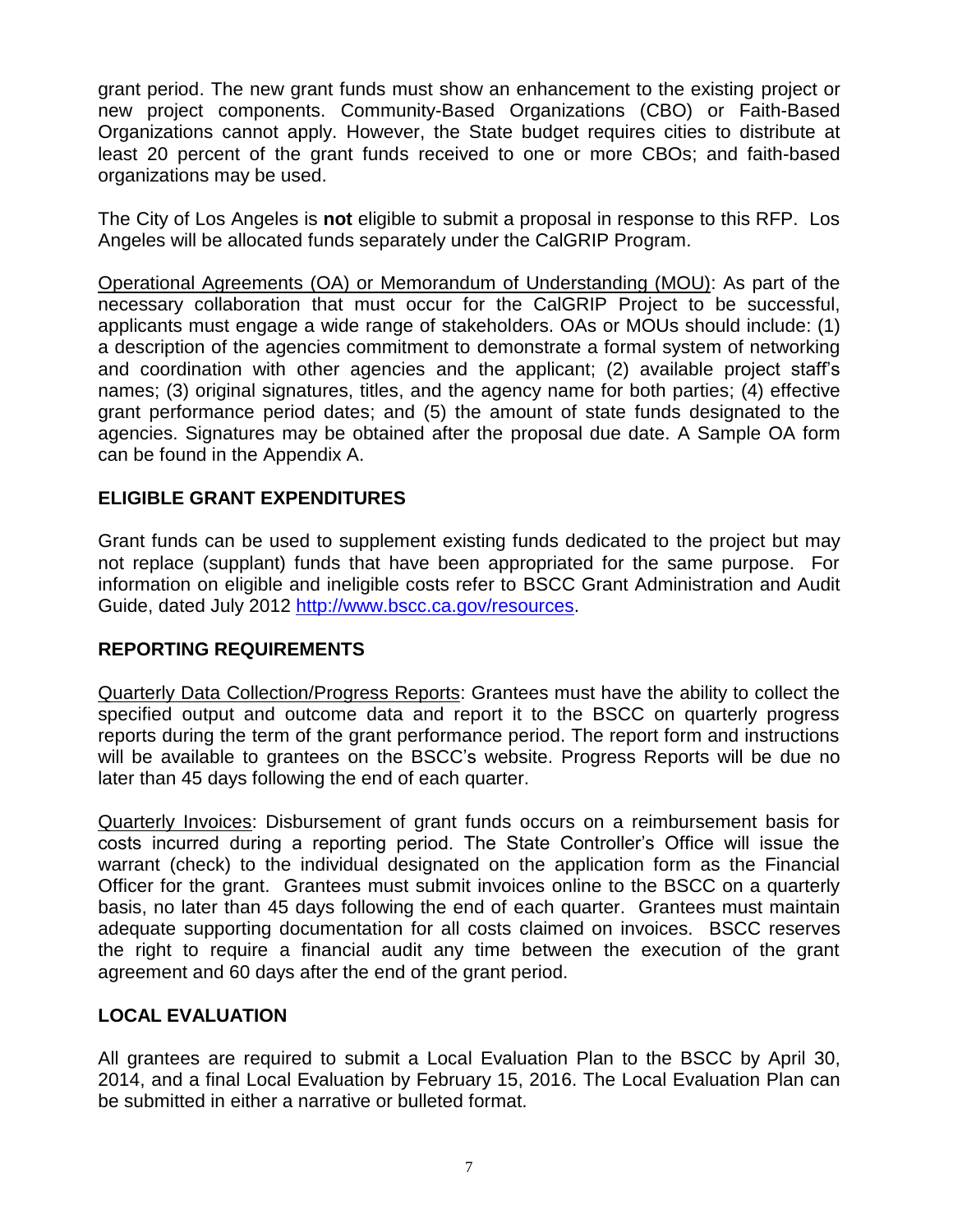The purpose of the evaluation is to document the activities that were carried out by the project. The evaluation should describe the research design to be used to evaluate the conduct (process evaluation), and evaluate the effectiveness (outcome evaluation) of the project. The process evaluation will document the fact that all the activities described in the proposal actually occurred. The purpose of the outcome evaluation is to determine if the project worked in terms of achieving the project goals. Applicants are required to set aside up to ten percent of the grant funds for data collection and the development of the Local Evaluation. Applicants are encouraged to use a local university or a consultant to help develop the Local Evaluation for the project. The BSCC website offers a few resources to help develop the Local Evaluation. Resources can be located at the link below under the tab titled California Gang Reduction, Intervention and Prevention Program:<http://www.bscc.ca.gov/programs-and-services/cpp/services>

# <span id="page-9-0"></span>**PREPARING THE PROPOSAL**

The Proposal Sections I through VIII may not exceed a total of 20 pages (excluding attachments). Letters of Support are encouraged, but will not be factored into the total page count. Narrative Sections must be doubled spaced, single-sided pages, in Arial 12 point font, with one-inch margins on plain white 81/2" X 11" paper.

The applicant must submit **seven copies** of the proposal and one **original copy**. Copies of the proposal must be assembled separately and individually fastened in the upper left corner. Please do not bind proposals. Any costs incurred to develop and submit the proposal are entirely the responsibility of the applicant and shall not be charged to the State of California. It is the applicant's responsibility to demonstrate in the grant proposal that the strategies being proposed are proven strategies (*see page 3 EB Practices, Strategies).* Applications not citing their evidence will not be considered for funding.

The BSCC staff will review each proposal to determine if it meets all technical compliance requirements. The review will include verification of the following:

- Applicant is a California city
- Proposal contains all required information and signatures
- Minimum 100 percent local match requirement is satisfied
- Proposal meets all format requirements
- 20% of funds designated to CBO's is satisfied

To avoid having otherwise worthy proposals eliminated from consideration due to relatively minor and easily corrected errors/omissions, applicants will have an opportunity to respond to deficiencies identified during this review process and to make nonsubstantive changes that would bring the proposal into technical compliance. **Proposals that fail to meet all technical requirements will be excluded from further consideration for funding.**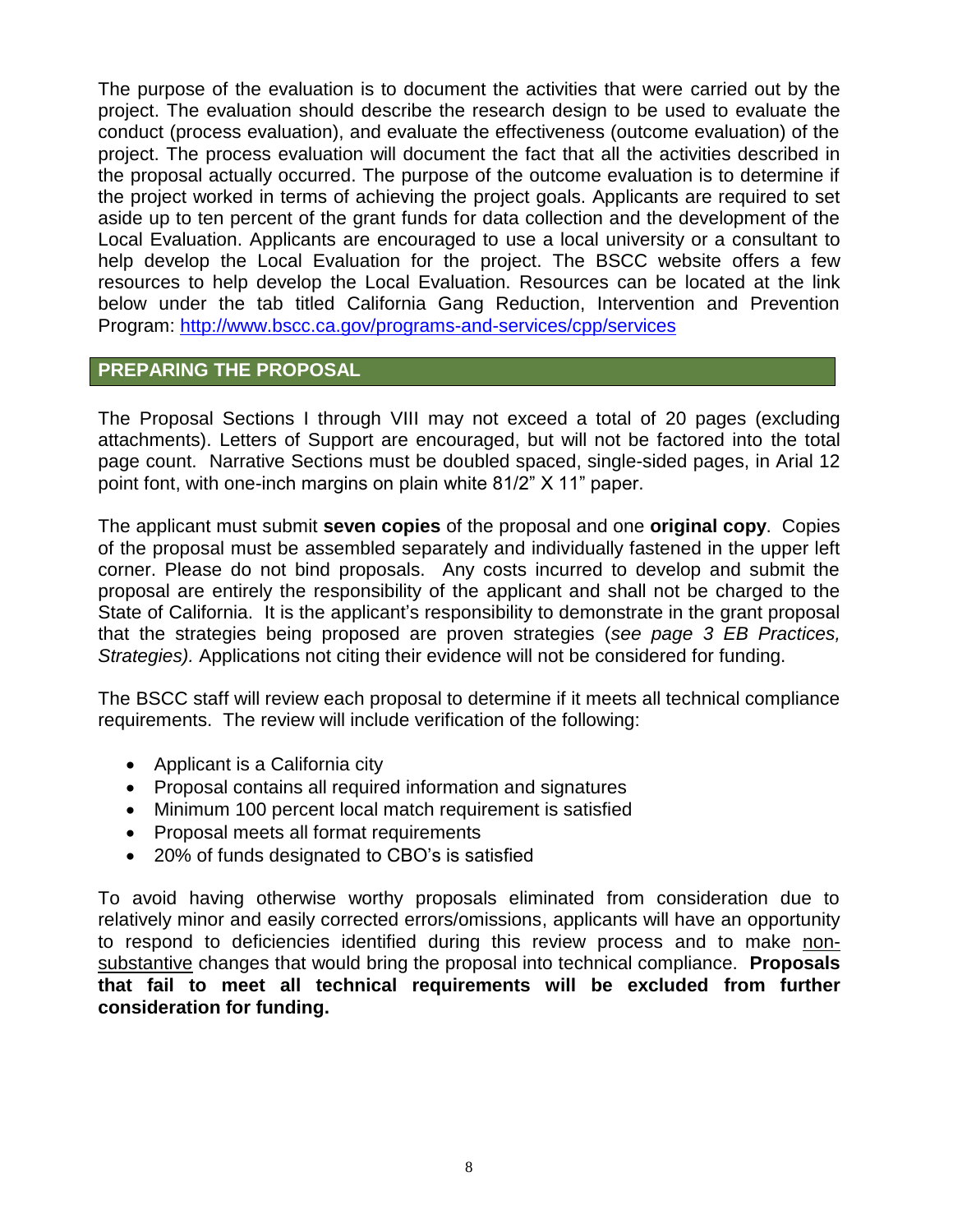# **SUMMARY OF KEY DATES**

| <b>ACTIVITY</b>                                          | <b>TIMELINE</b>        |
|----------------------------------------------------------|------------------------|
| Release Request for Proposals (RFP)                      | August 8, 2013         |
| Notice of Intent due date (e-mail copy will be accepted) | August 28, 2013        |
| Grant proposal due to BSCC                               | September 23, 2013     |
| <b>BSCC Board considers funding recommendations</b>      | November 14, 2013      |
| New grantee orientation                                  | TBD                    |
| New grants begin                                         | <b>January 1, 2014</b> |

# <span id="page-10-0"></span>**APPLICATION INSTRUCTIONS**

# **(Items A-I)**

- A. **Applicant:** Complete the required information (including federal identification number) for the city submitting the proposal.
- B. **City Population:** Check the box that best identifies the population of your city.
- C. **Project Summary**: Provide a brief description (3-4 sentences) of the city's proposal for using the grant funds requested. Note: This information may be posted to the BSCC's website for informational purposes.
- D. **Grant Amount Requested:** Identify the amount of grant funds requested. The amount may not exceed \$500,000.
- E. **Name of Evidence-Based Program, Practice, or Strategy:** Provide the name of the program, practice, or strategy to be used.
- F. **Applicant Project Director:** Provide the required information for the individual with whom BSCC staff would work on a daily basis during the 24-month grant period.
- G. **Applicant Financial Officer:** Provide the required information for the individual who would approve invoices before the city submits them to the BSCC and be responsible for the overall fiscal management of the grant. Reimbursement checks are mailed to the Designated Financial Officer.
- H. **Applicant Day-to-Day Contact Person:** Provide the name of the person who will have day-to-day responsibility and working knowledge of the CalGRIP project.
- <span id="page-10-1"></span>I. **Applicant's Agreement:** Provide a signature from the person authorized by the City Council to sign for the city. Typically, this would be the City Manager or City Mayor.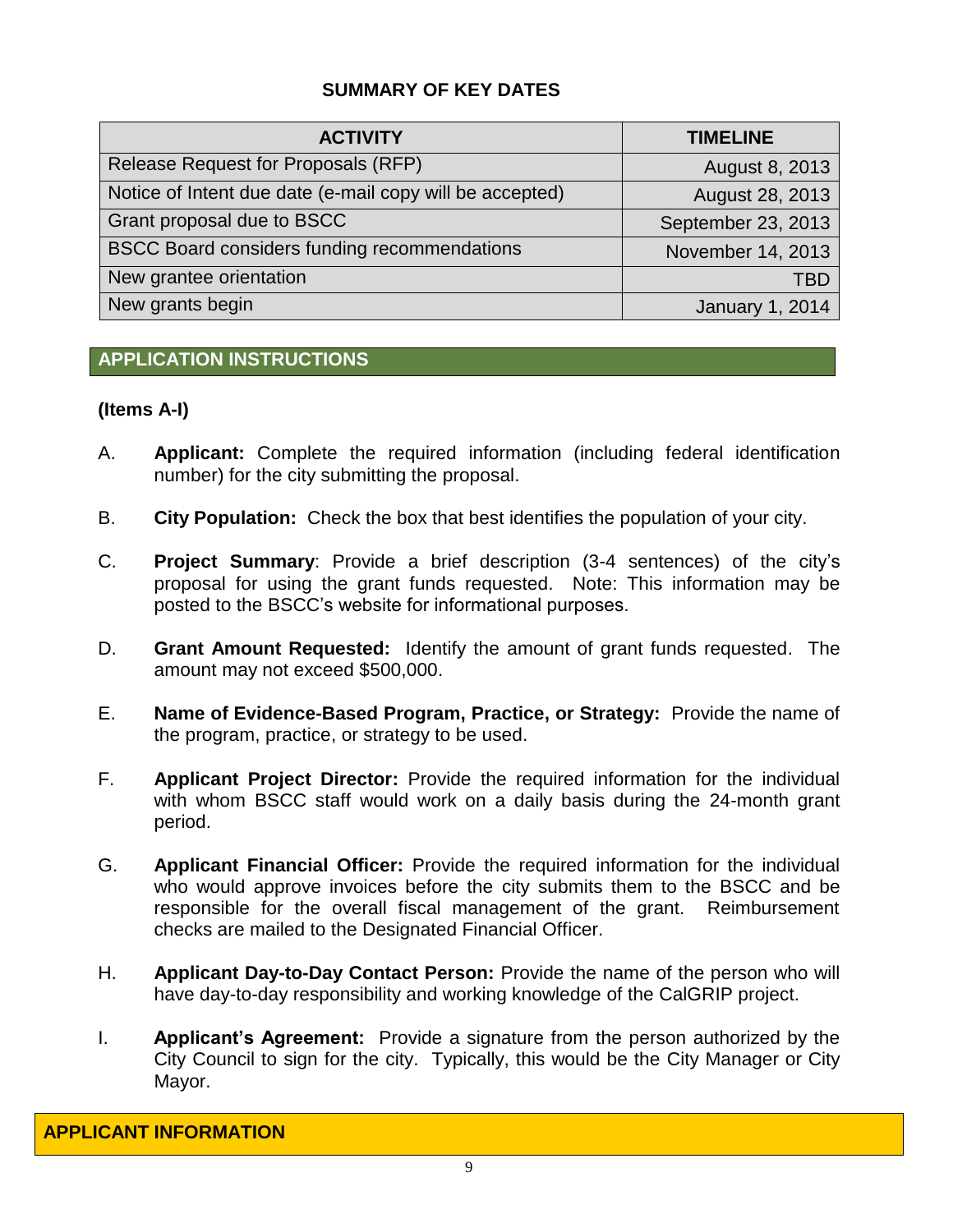| A. APPLICANT CITY / CITY DEPARTMENT IMPLEMENTING THE GRANT                                                                                                                         |                                                                    |               |                         |                                            |  |
|------------------------------------------------------------------------------------------------------------------------------------------------------------------------------------|--------------------------------------------------------------------|---------------|-------------------------|--------------------------------------------|--|
|                                                                                                                                                                                    |                                                                    |               | <b>TELEPHONE NUMBER</b> |                                            |  |
| $\sqrt{\phantom{a}}$                                                                                                                                                               |                                                                    |               |                         |                                            |  |
| <b>B. CITY POPULATION (check one)</b>                                                                                                                                              |                                                                    |               |                         |                                            |  |
| ABOVE 200,000                                                                                                                                                                      |                                                                    | BELOW 200,000 |                         |                                            |  |
| <b>STREET ADDRESS</b>                                                                                                                                                              | <b>CITY</b>                                                        |               | <b>STATE</b>            | <b>ZIP</b>                                 |  |
| <b>MAILING ADDRESS</b>                                                                                                                                                             | <b>CITY</b>                                                        |               | <b>STATE</b>            | <b>ZIP</b>                                 |  |
|                                                                                                                                                                                    | C. PROJECT SUMMARY (brief 3 or 4 sentences describing the project) |               |                         | <b>D. GRANT AMOUNT</b><br><b>REQUESTED</b> |  |
|                                                                                                                                                                                    |                                                                    |               |                         |                                            |  |
| E. NAME OF EVIDENCE-BASED PROGRAM, PRACTICE, or STRATEGY PROPOSED                                                                                                                  |                                                                    |               |                         |                                            |  |
|                                                                                                                                                                                    |                                                                    |               |                         |                                            |  |
| F. APPLICANT PROJECT DIRECTOR                                                                                                                                                      |                                                                    |               |                         |                                            |  |
| <b>NAME AND TITLE</b>                                                                                                                                                              |                                                                    |               | <b>TELEPHONE NUMBER</b> |                                            |  |
| <b>STREET ADDRESS</b>                                                                                                                                                              |                                                                    |               | <b>FAX NUMBER</b>       |                                            |  |
| <b>CITY</b>                                                                                                                                                                        | <b>STATE</b>                                                       | <b>ZIP</b>    | <b>E-MAIL ADDRESS</b>   |                                            |  |
| <b>G. APPLICANT FINANCIAL OFFICER</b>                                                                                                                                              |                                                                    |               |                         |                                            |  |
| <b>NAME AND TITLE</b>                                                                                                                                                              |                                                                    |               | <b>TELEPHONE NUMBER</b> |                                            |  |
| <b>STREET ADDRESS</b>                                                                                                                                                              |                                                                    |               | <b>FAX NUMBER</b>       |                                            |  |
| <b>CITY</b>                                                                                                                                                                        | <b>STATE</b>                                                       | <b>ZIP</b>    | <b>E-MAIL ADDRESS</b>   |                                            |  |
| H. APPLICANT DAY-TO-DAY CONTACT PERSON                                                                                                                                             |                                                                    |               |                         |                                            |  |
| <b>NAME AND TITLE</b>                                                                                                                                                              |                                                                    |               | <b>TELEPHONE NUMBER</b> |                                            |  |
| <b>EMAIL ADDRESS</b>                                                                                                                                                               |                                                                    |               |                         |                                            |  |
| <b>I. APPLICANT'S AGREEMENT</b><br>By signing this application, the applicant assures that the grantee will abide by the laws, policies, and procedures governing<br>this funding. |                                                                    |               |                         |                                            |  |
| NAME AND TITLE OF PERSON AUTHORIZED TO SIGN AGREEMENT                                                                                                                              |                                                                    |               |                         |                                            |  |
| APPLICANT'S SIGNATURE                                                                                                                                                              |                                                                    |               | <b>DATE</b>             |                                            |  |
|                                                                                                                                                                                    |                                                                    |               |                         |                                            |  |

**MERIT REVIEW**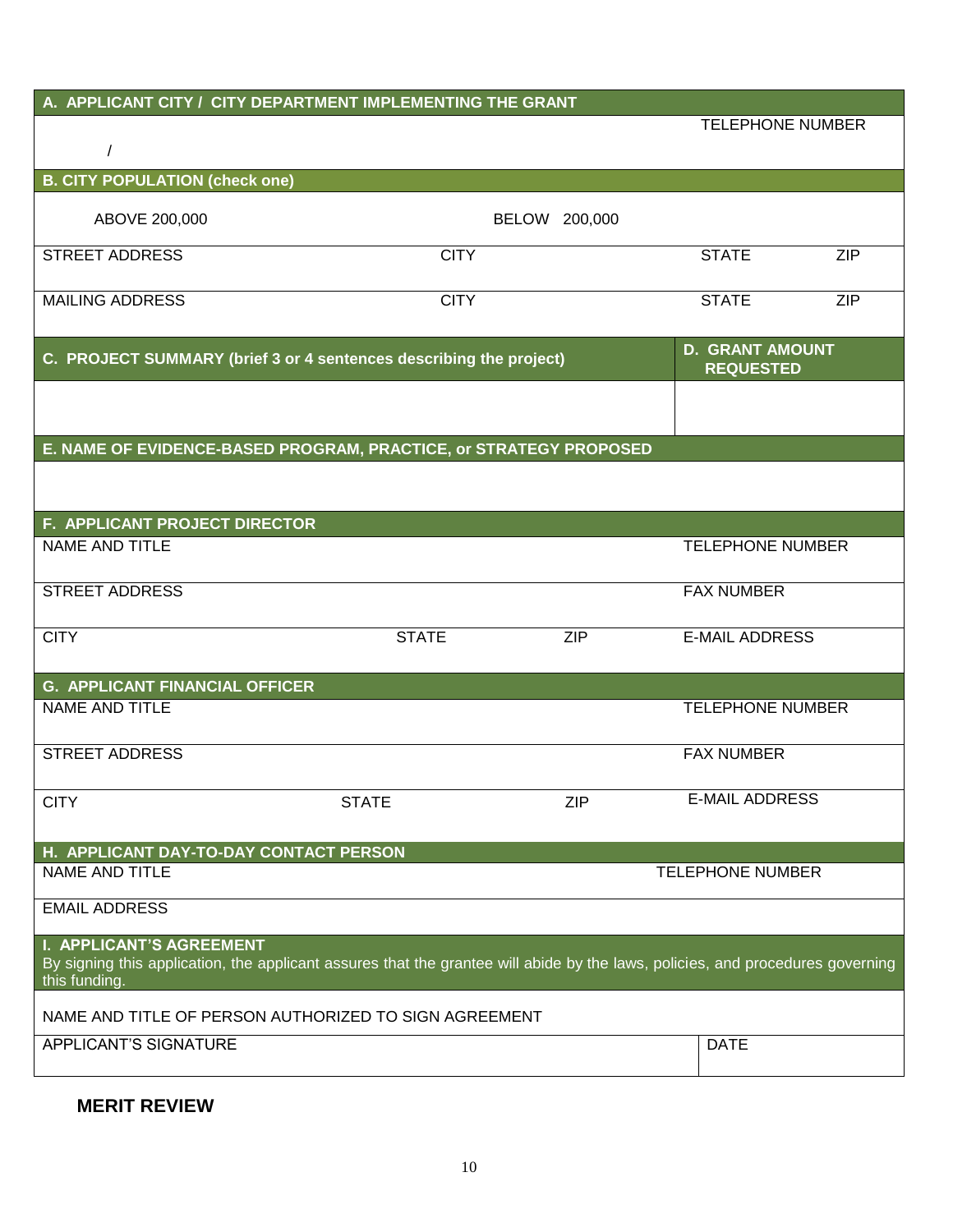The rating committee will review and rate each proposal that is found to meet all technical requirements. The rating factors that will be used and the maximum rating points allocated to each factor are shown below.Omission or lack of clarity for any section is likely to result in a reduction of allowable points. Following this rating process, the rating committee will forward funding recommendations to the BSCC Board which will act on the recommendations. It is currently anticipated that the BSCC Board will act on the recommendations at their meeting on November 14, 2013. **Applicants are not to contact members of the rating committee or the BSCC Board about their proposal.** 

<span id="page-12-0"></span>

| <b>PROPOSAL EVALUATION RATING FACTORS</b>                |                       |  |  |
|----------------------------------------------------------|-----------------------|--|--|
| <b>EVALUATION FACTOR</b>                                 | <b>MAXIMUM POINTS</b> |  |  |
| <b>Project Need</b>                                      | 50                    |  |  |
| <b>Project Description and Deliverables</b>              | 200                   |  |  |
| <b>Project Evaluation and Outcomes</b>                   | 200                   |  |  |
| Project Management and Readiness to Proceed              | 100                   |  |  |
| <b>Capability and Qualifications to Provide Services</b> | 100                   |  |  |
| <b>Cost Effectiveness and Budget Review</b>              | 100                   |  |  |
| <b>Collaboration/Regional Approach</b>                   | 200                   |  |  |
| Sustainability                                           | 50                    |  |  |
| <b>TOTAL POINTS</b>                                      | 1,000                 |  |  |

**Sections I - VIII** below must be in Arial 12 point font, double spaced with 1 inch margins all the way around, and cannot total more than 20 pages in length. These 20 pages do not include the "Applicant Information" above, the "Proposed Budget" sections below, or any attachments, Operational Agreements, or Letters of Support.

Each rating factor will be evaluated regarding the extent to which a proposal adequately addresses the topics listed under the section titles below. If a sub-element doesn't apply, the applicant should say so and state the reason.

# **SECTION I: PROJECT NEED (50 Points)**

Provide a description of the following:

- 1.1 Need for the project, as supported with statistical information.
- 1.2 Impact of the gang activity on the city and surrounding communities.
- 1.3 Severity of the gang problem, including gang trends (e.g., number of gang members involved, gang-related crime rates, etc.), and any impediments standing in the way of dealing with such issues (e.g. lack of community-based organizations, partnerships, political issues, etc.)
- 1.4 Financial support needed to make changes/improvement to address gang issues.
- 1.5 City's current efforts to address gang issues.

# **SECTION II: PROGRAM DESCRIPTION AND DELIVERABLES (200 Points)**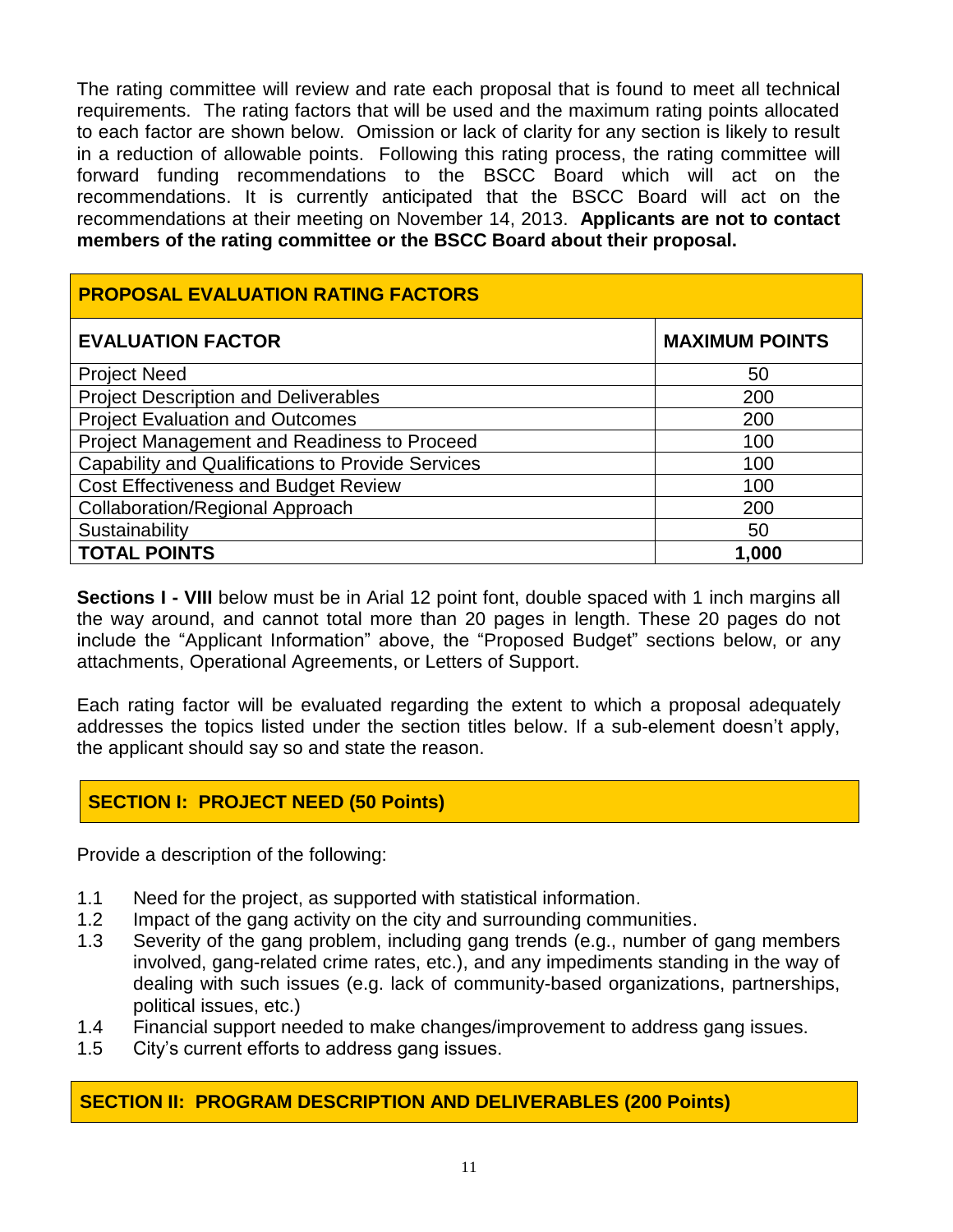Provide a description of the following:

- 2.1 Project goals and measurable objectives that will be implemented with the grant funds.
- 2.2 Specific evidence-based program(s), practices, strategies, that will be implemented with the grant funds.
- 2.3 How the proposed project will address the needs described in Section I.
- 2.4 Sequence of steps in the implementation of this project.
- 2.5 Specific risk/needs tools to be used to assess participants in this project.
- 2.6 Types of services provided to participant as part of this project.
- 2.7 Project scope, including the number of personnel involved and participants affected and/or served.

**SECTION III: PROJECT EVALUATION AND OUTCOMES (200 Points) (Required 10% minimum dedication of grant funds)**

Provide a description of the following:

- 3.1 Methodology to be used for the process evaluation (documentation of project Activities.)
- 3.1 Methodology to be used for the outcome evaluation (strategy for determining project success/failure).
- 3.2 Process variables that will be evaluated (e.g. tracking of number of participants entered or left project, successful completions, services provided, and achievement indicators during project grant period, number of staff involved, etc.), and the outcomes that will be measured (e.g. increase/decrease in crime rates, recidivism, number of participants who have demonstrated decreased self-identification with gang involvement, etc.).
- 3.4 Participation criteria for those to receive services (e.g. gender, age, gang affiliation, etc.)
- 3.5 Project data to be collected (e.g. number of participants receiving services, number of arrests, number of participants entering a career/technical training program, etc.) and the method(s) that will be used to collect it (e.g. interviews, surveys, crime records, etc).
- 3.6 How evaluation results will be documented.
- 3.7 How evaluation information will be used for continuous project adjustments.

\*Refer to local project evaluation guidelines provided on the BSCC website for evaluation terms and descriptions.<http://www.bscc.ca.gov/programs-and-services/cpp/services>

# **SECTION IV: PROJECT MANAGEMENT AND READINESS TO PROCEED (100 Points)**

Provide a description of the following:

- 4.1 Planning process that resulted in the design of project.
- 4.2 Project management and oversight (manager structure, name of manager(s), list of services, etc.)
- 4.3 Management structure and decision-making processes of the project and how it will support the objectives and goals.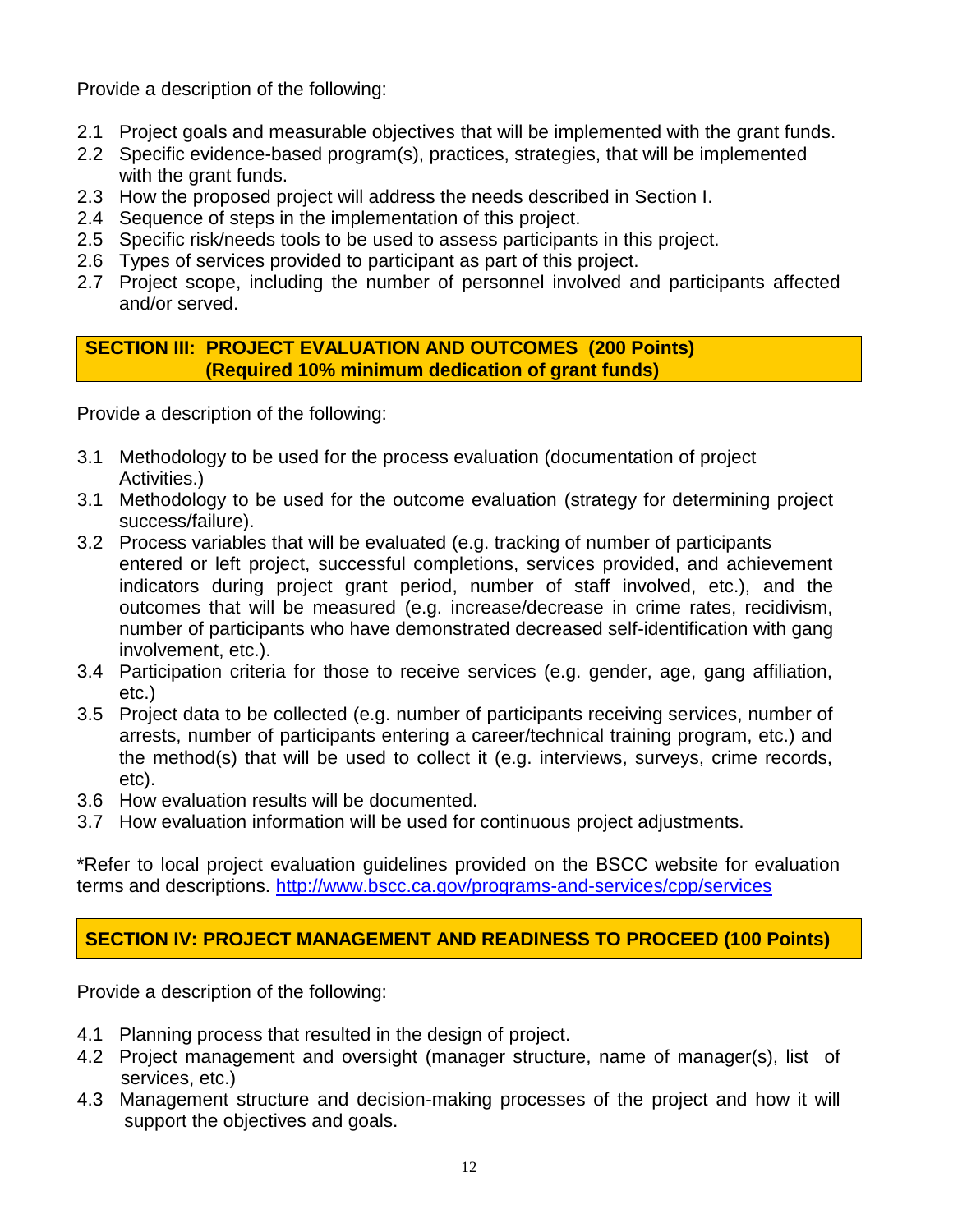4.4 Readiness to provide services at beginning of the grant period (January 1, 2014), include timelines for the proposed project and all project activities.

# **SECTION V: CAPABILITY AND QUALIFICATIONS TO PROVIDE SERVICES (100 Points)**

Provide a description of the following:

- 5.1 City's ability to conduct the proposed project.
- 5.2 City's experience and capability to conduct the project, including experience and capability of all the partners.
- 5.3 Staff and qualifications necessary to provide and manage services.
- 5.4 History of conducting and managing similar projects.

# **SECTION VI: COST EFFECTIVENESS AND BUDGET REVIEW (100 Points)**

In addition to the line item budget, provide a brief narrative of the following:

- 6.1 Factors and reasons behind the budget allocations and funds requested, including the extent to which gang activity will be reduced if the proposed project achieves its goals.
- 6.2 Explanation of how budget costs will cover entire grant period.
- 6.3 Explanation of reasonableness of budget allocations.
- 6.4 Explanation of cost effectiveness.
- 6.5 Description of both direct and indirect costs.

# **SECTION VII: COLLABORATION/REGIONAL APPROACH (200 Points)**

Provide a description of the following:

- 7.1 The regional approach to anti-gang activities used, including the project partners (e.g. agencies, contractors, stakeholders, private and/or public organizations, etc.).
- 7.2 The collaboration and coordination with the county juvenile justice coordination council with the goal of reducing gang activity in the city and adjacent areas.
- 7.3 Coordinating and Advisory Council, including the membership names of the Council (see RFP's Project Objectives on page 6 for required list of members): a description of the role(s) the Council had in developing the proposed project and how the Council prioritized the use of the funds.
- 7.4 The Community-Based Organization(s) in which 20 percent of grant funds are required to be dedicated. This should include a description of the collaboration; the credentials of the CBO(s); the involved personnel; justification for choice; and the value the CBO(s) adds to the proposed project, etc.
- 7.5 Current local community efforts to address gang prevention, intervention, and/or suppression.

# **SECTION VIII: SUSTAINABILITY (50 Points)**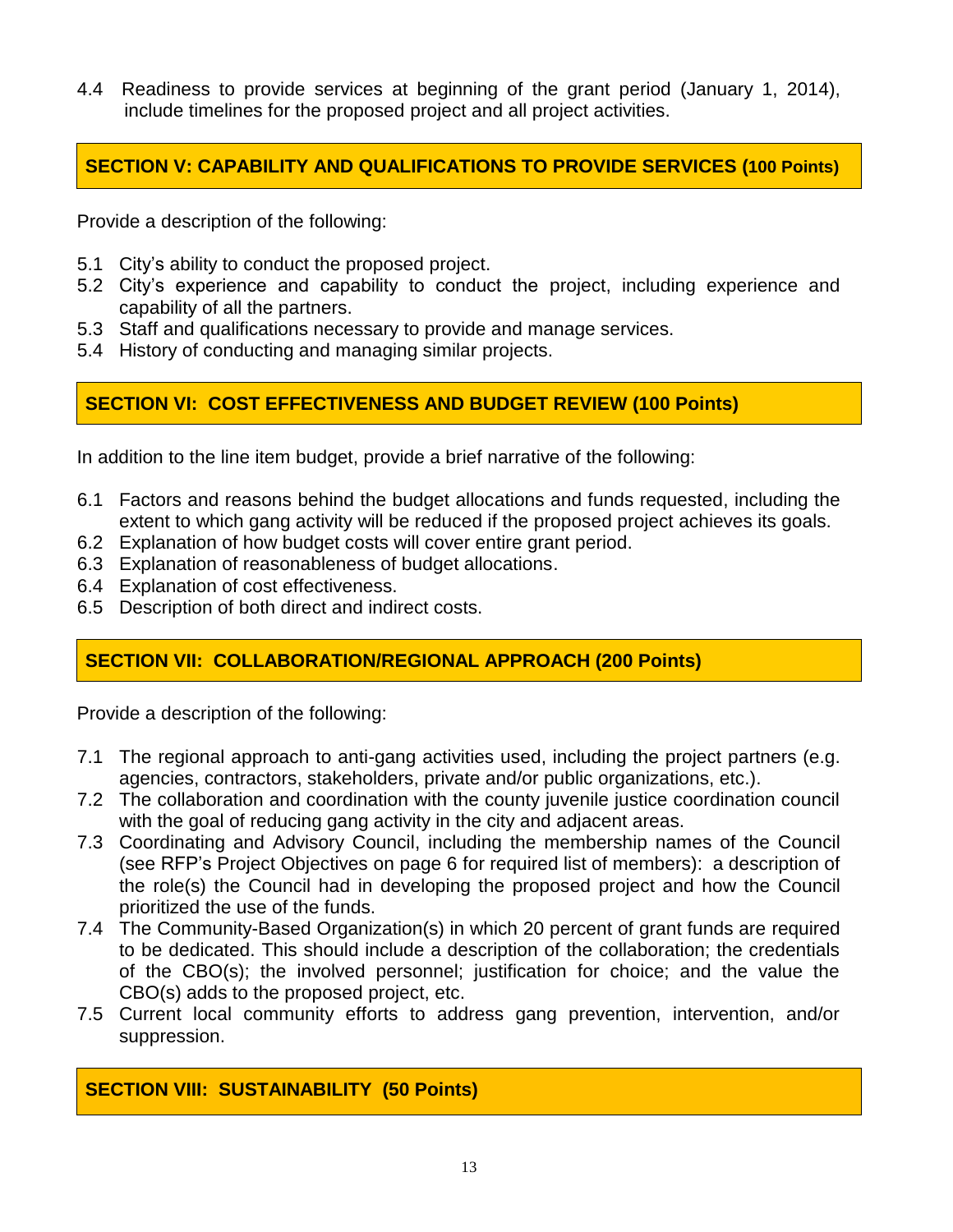Provide a description of the following:

- 8.1 Plan for project sustainability beyond the two-year grant period.
- 8.2 City's history of sustaining similar projects.

# <span id="page-15-0"></span> **PROPOSED BUDGET**

Project costs must be directly related to the objectives and activities of the project. The budget must cover the entire two-year grant period.

**BUDGET LINE ITEM TOTALS:** Complete the following table for the grant funds being requested and corresponding 100% match. While recognizing that cities may use different line items in the budget process, the categories listed below are the ones that funded projects will use when invoicing the BSCC for reimbursement of expenditures. The twenty percent (20%) distributed to one or more CBOs must be identified under line-item number four: *CBO Contracts*.

#### **Cash/In-kind Match Requirement**

The required 100% cash/in-kind match amount must be identified in the line item budget and described in the budget summary below.

**BUDGET SUMMARY:** Complete the budget summary table below**.** Indicate the amount of grant funds, cash match and/or in-kind match, and total for each budget category. Report amounts in whole dollars. Grant funds should support direct services and minimize administrative costs.

All funds shall be used consistent with the requirements of the Grant Administration and Audit Guide July 2012**:** <http://www.bscc.ca.gov/resources>

| <b>LINE ITEM</b>                                          | <b>GRANT</b><br><b>FUNDS</b> | <b>CASH</b><br><b>MATCH</b> | <b>IN-KIND</b><br><b>MATCH</b> | <b>TOTAL</b> |
|-----------------------------------------------------------|------------------------------|-----------------------------|--------------------------------|--------------|
| 1. Salaries and Benefits                                  |                              |                             |                                |              |
| 2. Services and Supplies                                  |                              |                             |                                |              |
| 3. Professional Services                                  |                              |                             |                                |              |
| 4. CBO Contracts<br>(min. 20% of grant funds)             |                              |                             |                                |              |
| 5. Indirect Costs                                         |                              |                             |                                |              |
| 6. Evaluation/Data Collection<br>(Min 10% of grant funds) |                              |                             |                                |              |
| 7. Fixed Assets/Equipment                                 |                              |                             |                                |              |
| 8. Other                                                  |                              |                             |                                |              |
| <b>TOTAL</b>                                              |                              |                             |                                |              |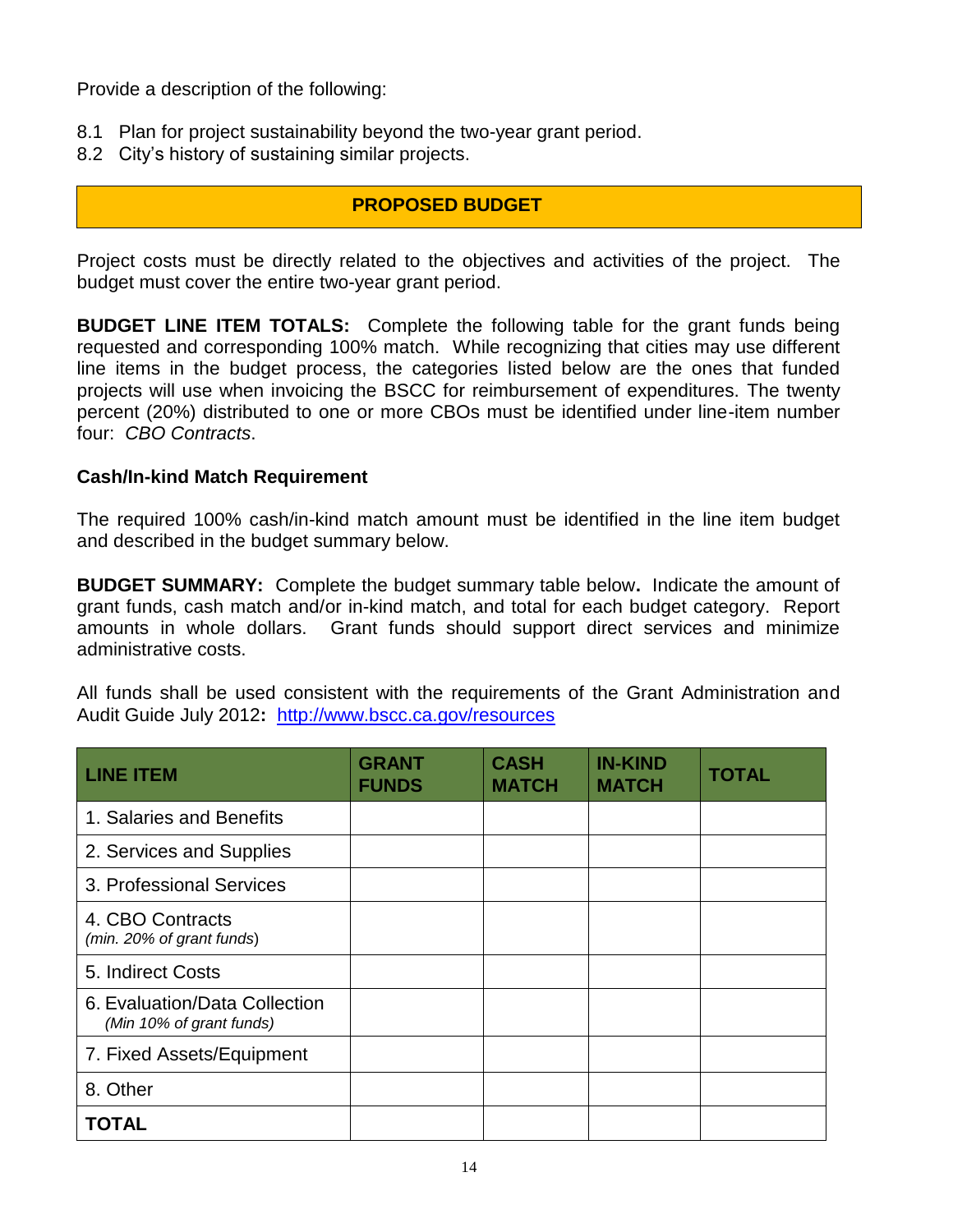**LINE ITEM DETAIL:** Provide a narrative detail in each category below to sufficiently explain how the grant funds and local match will be used based on the requested funds in the above table. Match funds may be expended in any line item and must be identified in their respective cash or in-kind dollar amounts. The 'other' category funds should be budgeted for travel purposes for one mandatory grantee briefing meeting (*to be held in Sacramento, date TBA*) as well as other travel.

- **1. SALARIES AND BENEFITS:** Provide the number of staff and percentage of time, classification/title, hourly rates of all project staff and benefits.
- **2. SERVICES AND SUPPLIES:** (e.g., office supplies, training costs; itemize the services/supplies)
- **3. PROFESSIONAL SERVICES:** (e.g., contract with an expert consultant)
- **4. COMMUNITY-BASED ORGANIZATIONS (CBO) CONTRACT:** Provide name of CBO, itemize nature of services that will be received and show state funds. Show hours and billing rates of all CBO staff.
- **5. INDIRECT COSTS:** Indirect costs are allowable for the implementing agency **only**. Indirect costs are NOT allowable for services provided by contracted agencies, such as CBOs. This total may not exceed 10% of the grant funds, which does not include the match amount.
- **6. EVALUATION/DATA COLLECTION:** (e.g. costs associated with collection of required data and evaluation plan)
- **7. FIXED ASSETS/EQUIPMENT:** (e.g., computers, and other office equipment necessary to perform project activities)
- <span id="page-16-0"></span>**8. OTHER:** (e.g., travel expenses)

#### **APPENDIX**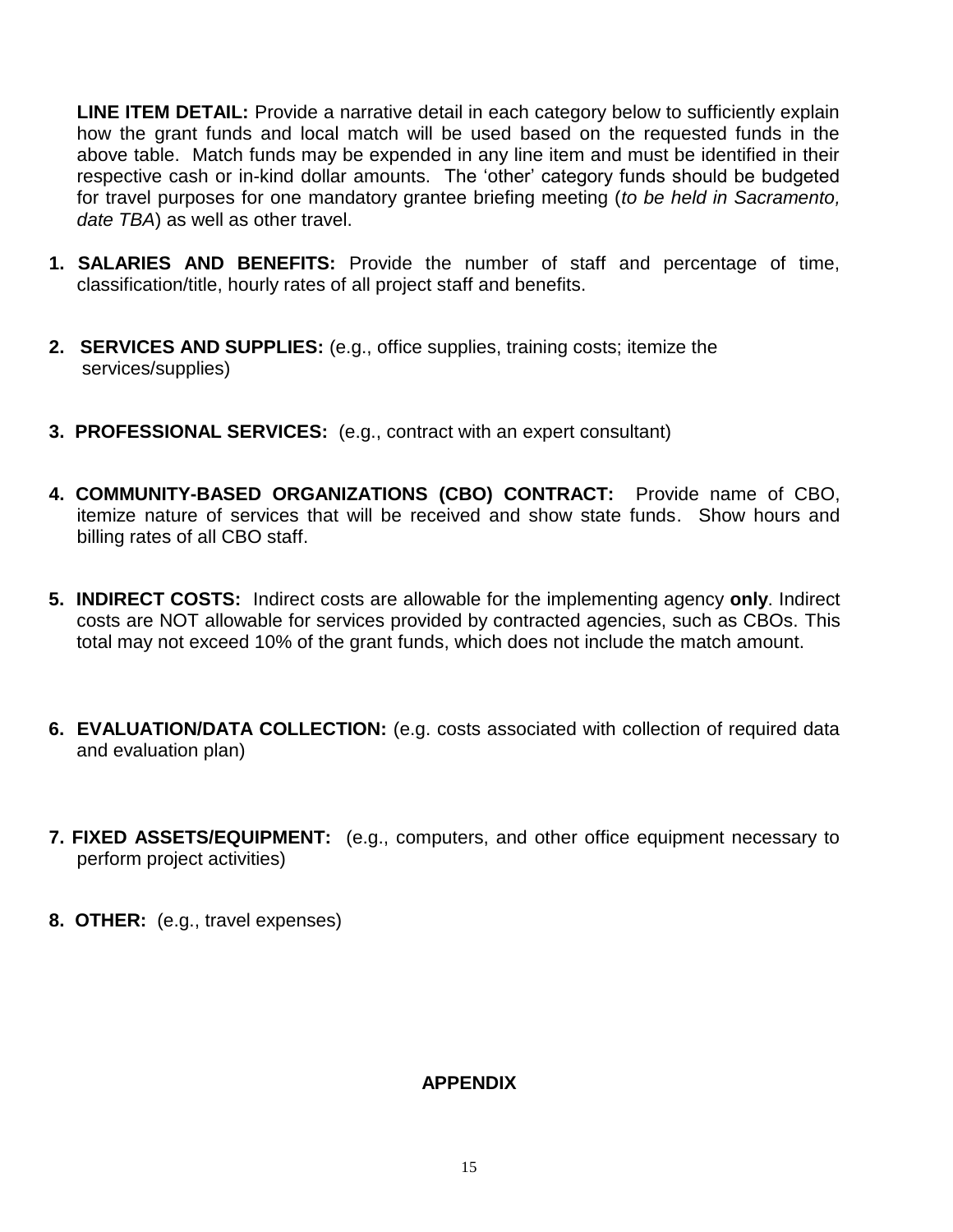- A. Operational Agreement Sample (*this is a sample only, no requirement to use*)
- B. Concurrent Funding form

# **APPENDIX A OPERATIONAL AGREEMENT**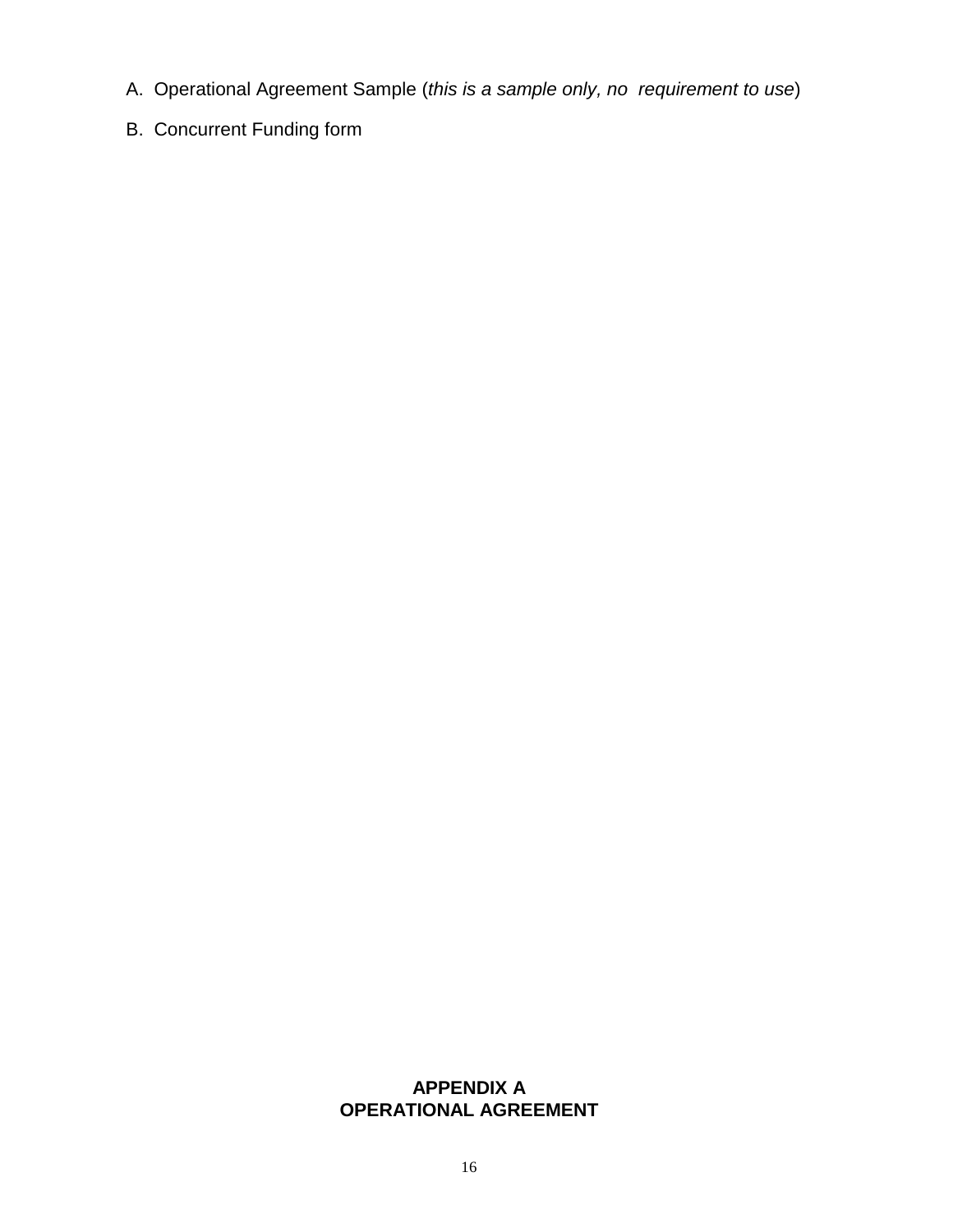available assistance for crime victims residing in (*Jurisdiction*). Both agencies believe that implementation of the (*Program*) application, as described herein, will further this goal. Each agency agrees to participate in the program, if selected for funding, by coordinating/providing the following services: The (*Applicant Agency*) project will closely coordinate the following services with the

This Operational Agreement stands as evidence that the (*Applicant Agency*) and the (*Partnering Agency*) intend to work together toward the mutual goal of providing maximum

- Project staff being readily available to (*Partnering Agency*) for service provision through *describe arrangements with the Agency:*
- Regularly scheduled meetings (*How often*) between (*persons/positions*) to discuss strategies, timetables and implementation of mandated services.
	- o Specifically:

(*Partnering Agency*) through:

- o List specific activities that will be undertaken between the two agencies or other specifics of the agreement.
- Effective Grant performance period dates
- Amount of State funds designated to the agency

We the undersigned, as authorized representatives of (*Applicant Agency*) and (Partnering *Agency*) do hereby approve this document.

*Name and Title* Date *Agencies Name*

\_\_\_\_\_\_\_\_\_\_\_\_\_\_\_\_\_\_\_\_\_\_\_\_\_\_\_\_\_\_\_\_\_\_\_\_\_\_\_\_\_\_\_\_\_\_\_ \_\_\_\_\_\_\_\_\_\_\_\_\_\_\_\_\_

*Name and Title* Date *Agencies Name* 

**APPENDIX B**

\_\_\_\_\_\_\_\_\_\_\_\_\_\_\_\_\_\_\_\_\_\_\_\_\_\_\_\_\_\_\_\_\_\_\_\_\_\_\_\_\_\_\_\_\_\_\_ \_\_\_\_\_\_\_\_\_\_\_\_\_\_\_\_\_

# **CONCURRENT FUNDING**